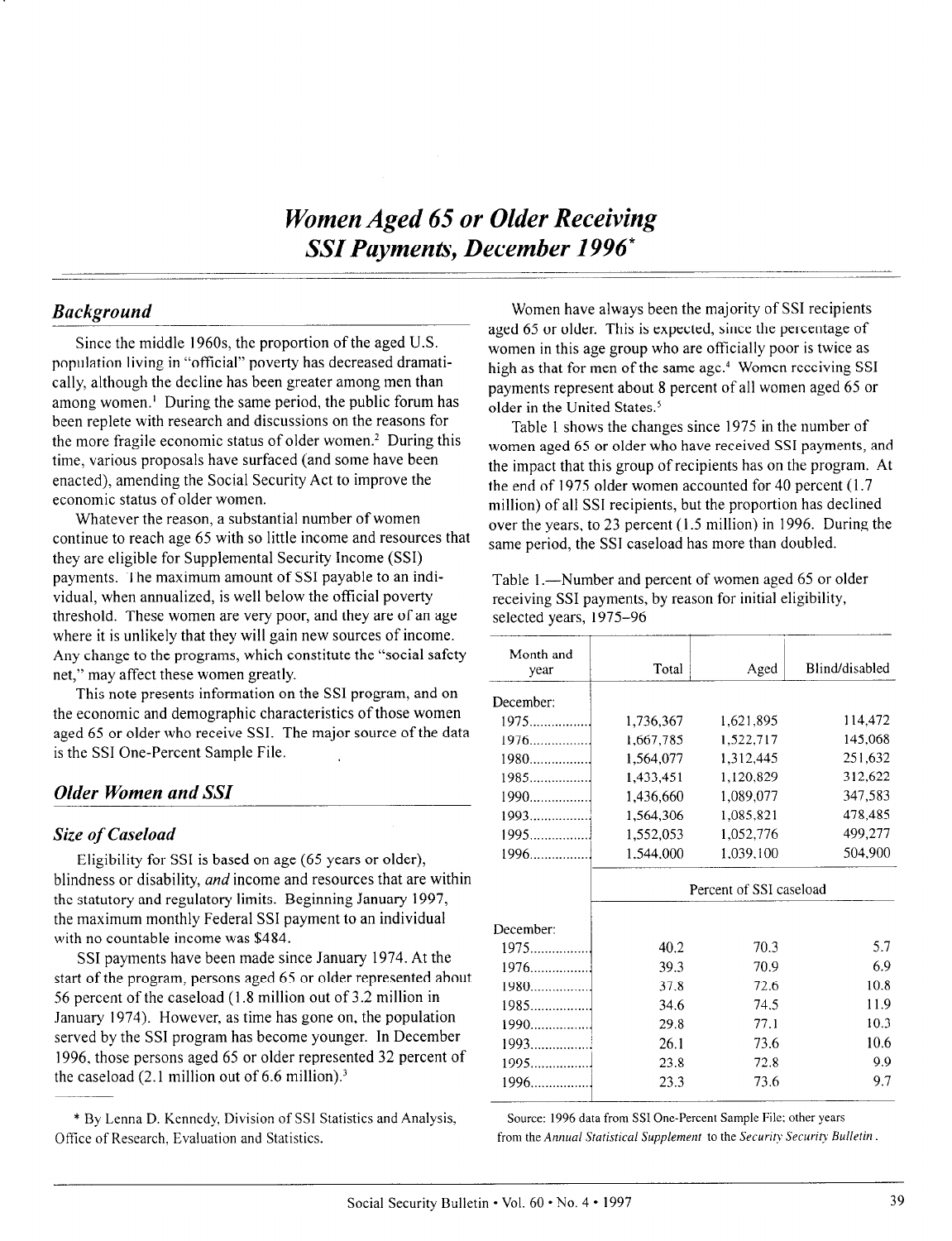The majority of women aged 65 or older first became eligible for SSI at or after their 65th birthday, and are classified as "aged" for SSI program purposes. However, some women first receive SSI payments before age 65 based on their own blindness or disability and continue their eligibility, and their program classification, after age 65.

Women in the blind/disabled group have shown the largest increase in the SSI caseload since 1975, from 114,000 to 505,000 in 1996. and from almost 6 percent to about 10 percent of all disabled recipients. The fact that 1 out of IO of all disabled SSI recipients are women aged 65 or older is certainly of interest when the potential for successful rehabilitation and back-to-work efforts are considered.

## Age and Income in 1996

Of the 1.5 million women aged 65 or older who received SSI in December 1996, 1 out of 4 (26 percent) were aged 65- 69 at the end of 1996, while 44 percent were in their seventies. The remainder were aged 80 or older (table 2).

Sixty-three percent of all women aged 65 or older received a Social Security benefit. Over half of these benefits were based at least partly on their own earnings. Almost all of the remainder (31 percent) were receiving a widow's benefit. Interestingly, the proportion receiving Social Security did not vary much as their ages increased.

A small number of women $-10,300$ -were receiving their Social Security benefits as disabled adult children based on the account of their own parent. It is likely that these women, now aged 65 or older, have been severely disabled almost all of their lives. Benefits for disabled adult children were first payable in 1957.

The average amount of Social Security benefits that SSI recipient women aged 65 or older received was \$356 in December 1996. This was just more than half of the average Social Security benefit paid to all women aged 65 or older in the same month.<sup>6</sup> All but \$20 of this benefit would be countable income for purposes of determining the amount of their SSI payment. Very few of these women had any source of cash income other than Social Security. Only 4,000 of them had earnings, while about 4 percent had payments from the Veterans' Affairs, and another 4 percent had income from assets, in almost all cases, interest on a bank account.

Almost 10 percent had "in-kind" income on their records. This type of income is developed when the recipient lives with someone else and/or receives food, clothing, and shelter from another person. This assistance is generally counted for SSI income purposes at no more than one-third of the maximum Federal SSI payment. Only about 6 percent of these older women received their

Sing about 6 percent of these order women received then SSI payments through a representative payee. This is smaller than the proportion of all SSI recipients who had a representative payee (34 percent), but larger than the same proportion for  $\frac{1}{2}$  recent), our larger than the same proportion are  $50$  reflected who were aged  $(4)$  percent). This probably reflects the impact of the 500,000 aged women who were also blind or disabled.

# Age at Initial SSI Eligibility

In general, the women aged 65 or older who had been receiving SSI at the end of 1996 had been dependent on the program for a long time. About 42 percent of them had been receiving SSI since 1984, and nearly 30 percent had been recipients since 1979. Probably a large proportion of this latter group had been on the rolls since the program began in 1974 (table 3).

If the focus is confined to the more recent arrivals, you can get a sense of how old these women were when they first applied for SSI. For those who applied in the 1995-96 period based on their age, most (62 percent) did so between the ages

Table 2.—Number of women aged 65 or older receiving SSI payments, by selected characteristics and Social Security benefit, December 1996

| Selected<br>characteristics        | Total     | With<br>Social Security | Without<br>Social Security |
|------------------------------------|-----------|-------------------------|----------------------------|
| Total recipients                   | 1,544,000 | 975,800                 | 568,200                    |
| Age in 1996:                       |           |                         |                            |
|                                    | 396,100   | 247,300                 | 148,800                    |
|                                    | 384,500   | 245,400                 | 139,100                    |
|                                    | 292,500   | 187,800                 | 104,700                    |
|                                    | 228,100   | 143,300                 | 84,800                     |
| 85 or older                        | 242,800   | 152,000                 | 90,800                     |
| Type of Social<br>Security: $1$    |           |                         |                            |
| Worker                             | 537,800   | 537,800                 | (2)                        |
| Spouse                             | 120,100   | 120,100                 | (2)                        |
| Child                              | 10,300    | 10,300                  | (2)                        |
| Widow                              | 306,900   | 306,900                 | (2)                        |
| Other                              | 700       | 700                     | (2)                        |
| Average Social<br>Security benefit | \$356     | \$356                   | (2)                        |
| Type of other<br>income:           |           |                         |                            |
| Earnings<br>Veterans'              | 4,000     | 3,100                   | 900                        |
| payments                           | 57,700    | 50,600                  | 7,100                      |
| Pensions                           | 33,100    | 27,400                  | 5,700                      |
| Assets                             | 68,600    | 49,300                  | 19,300                     |
| In-kind income                     | 146,300   | 48,900                  | 97,400                     |
| Other                              | 19,300    | 10,600                  | 8,700                      |
| Number with<br>representative      |           |                         |                            |
| payee                              | 98,300    | 45,900                  | 52,400                     |

' Primary entitlment. Some persons may be dually entitled

<sup>2</sup> Not applicable.

Source: SSR One-Percent Sample File. December 1996.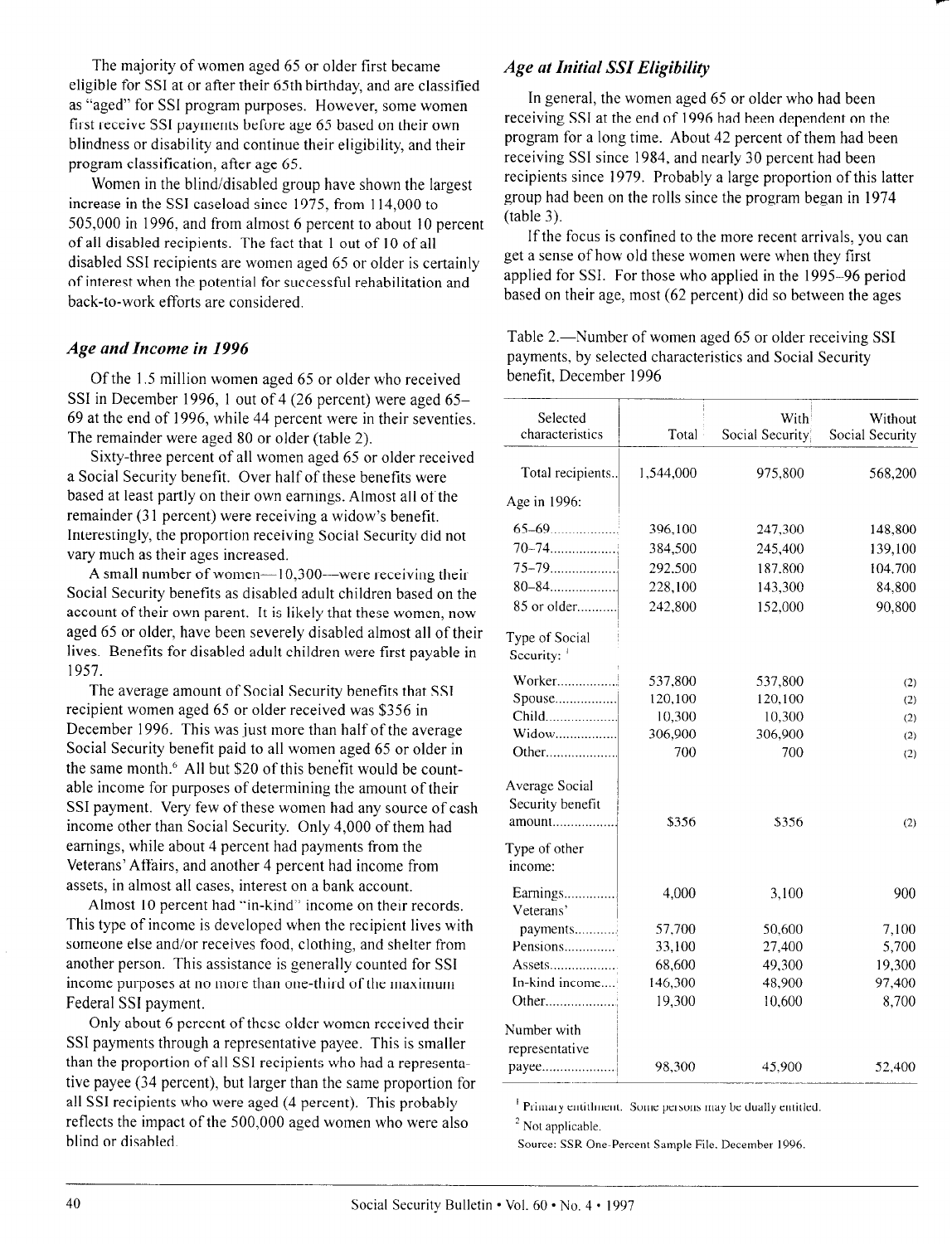of 65 and 69. Nevertheless, a substantial portion did not apply until they were aged 70 or older. This is at least some evidence that these women do not always need assistance as soon as they become age 65.

#### Living Situations

More than 90 percent of older women recipients continue to reside in households as they age (table 4).<sup>7</sup> Most of these women rented their homes (47 percent), but about 1 woman out of 5 (about 20 percent) reported sharing a home or an apartment. A few (approximately I percent) lived in noninstitutional care situations, and 6 percent were in institutions, mostly private medical or proprietary facilities.

A significant number of women owned their homes (22 percent). These homes were identified very generally as "nonfarm," but about 7 percent of the homeowners said that they owned either a trailer or mobile home. In most cases, an owner occupied home is not a countable resource for SSI purposes.

More than half (52 percent) of the women aged 65 or older who lived in households reported that they were living alone, while approximately 30 percent lived with one or two other persons. Larger households, three or more persons in addition to the recipient, were reported by about 14 percent.

## Citizenship

Since the beginning of the SSI program, payments have been available to any person who is a resident of the United States and who is either a citizen or an alien lawfully admitted for permanent residence or otherwise permanently residing in the United States under color of law.8 Public Law (P.L.) 104- 193 made some changes in eligibility requirements for persons who are not U.S. citizens. These changes are not reflected in the data in this note, as they were to become effective in 1997. (In fact, some of these changes were rendered moot by the provisions of P.L. 105-33, enacted August 5, 1997.)

Of the 1.5 million women aged 65 or older who received SSI in December 1996, approximately 1 out of 5 (329,000) were not U.S. citizens. This proportion is high compared with the 11 percent of all SSI recipients in the same month who were not citizens.

Like the data in table 2, table 5 presents characteristics such as age and type of income, but this data is distributed by

|                              | Age at initial eligibility |          |           |           |           |           |           |             |
|------------------------------|----------------------------|----------|-----------|-----------|-----------|-----------|-----------|-------------|
| Year of first<br>SSI payment | Total                      | Under 50 | $50 - 64$ | $65 - 69$ | $70 - 74$ | $75 - 79$ | $80 - 84$ | 85 or older |
|                              |                            |          |           | Number    |           |           |           |             |
|                              | 1,526,900                  | 66,400   | 459,500   | 691,800   | 170,900   | 76,300    | 35,800    | 26,200      |
| $1974 - 79$                  | 453,900                    | 64.700   | 210,400   | 130,500   | 38,400    | 7.500     | 1,800     | 600         |
|                              | 194,300                    | 1,700    | 75,500    | 90.900    | 17,200    | 6,200     | 2,100     | 700         |
| $1985 - 89$                  | 322,500                    | (1)      | 98,300    | 159,000   | 38,000    | 17,800    | 6,000     | 3,400       |
| $1990 - 94$                  | 431.200                    | (1)      | 73.300    | 234,100   | 59,700    | 33,000    | 18,500    | 12,600      |
| 1995                         | 66,100                     | (1)      | 2,000     | 42.600    | 8.900     | 4,600     | 3.400     | 4,600       |
|                              | 58.900                     | (1)      | (1)       | 34,700    | 8,700     | 7,200     | 4,000     | 4,300       |
|                              |                            |          |           | Percent   |           |           |           |             |
| Total                        | 100.0                      | 4.3      | 30.1      | 45.3      | 11.2      | 5.0       | 2.3       | 1.7         |
|                              | 100.0                      | 14.3     | 46.4      | 28.8      | 8.5       | 1.7       | $\cdot$   | $\cdot$ 1   |
|                              | 100.0                      | .9       | 38.9      | 46.8      | 8.9       | 3.2       | 1.1       | .4          |
|                              | 100.0                      | (1)      | 30.5      | 49.3      | 11.8      | 5.5       | 1.9       | 1.1         |
|                              | 100.0                      | (1)      | 17.0      | 54.3      | 13.8      | 7.7       | 4.3       | 2.9         |
| 1995                         | 100.0                      | (1)      | 3.0       | 64.4      | 13.5      | 7.0       | 5.1       | 7.0         |
| $1996$                       | 100.0                      | (1)      | (1)       | 58.9      | 14.8      | 12.2      | 6.8       | 7.3         |

Table 3.—Number and percentage distribution of women aged 65 or older receiving SSI payments, by year of first payment and age at initial eligibility, December 1996

' Not applicable. Source: Source: Source: Source: Source: Source: December 1996.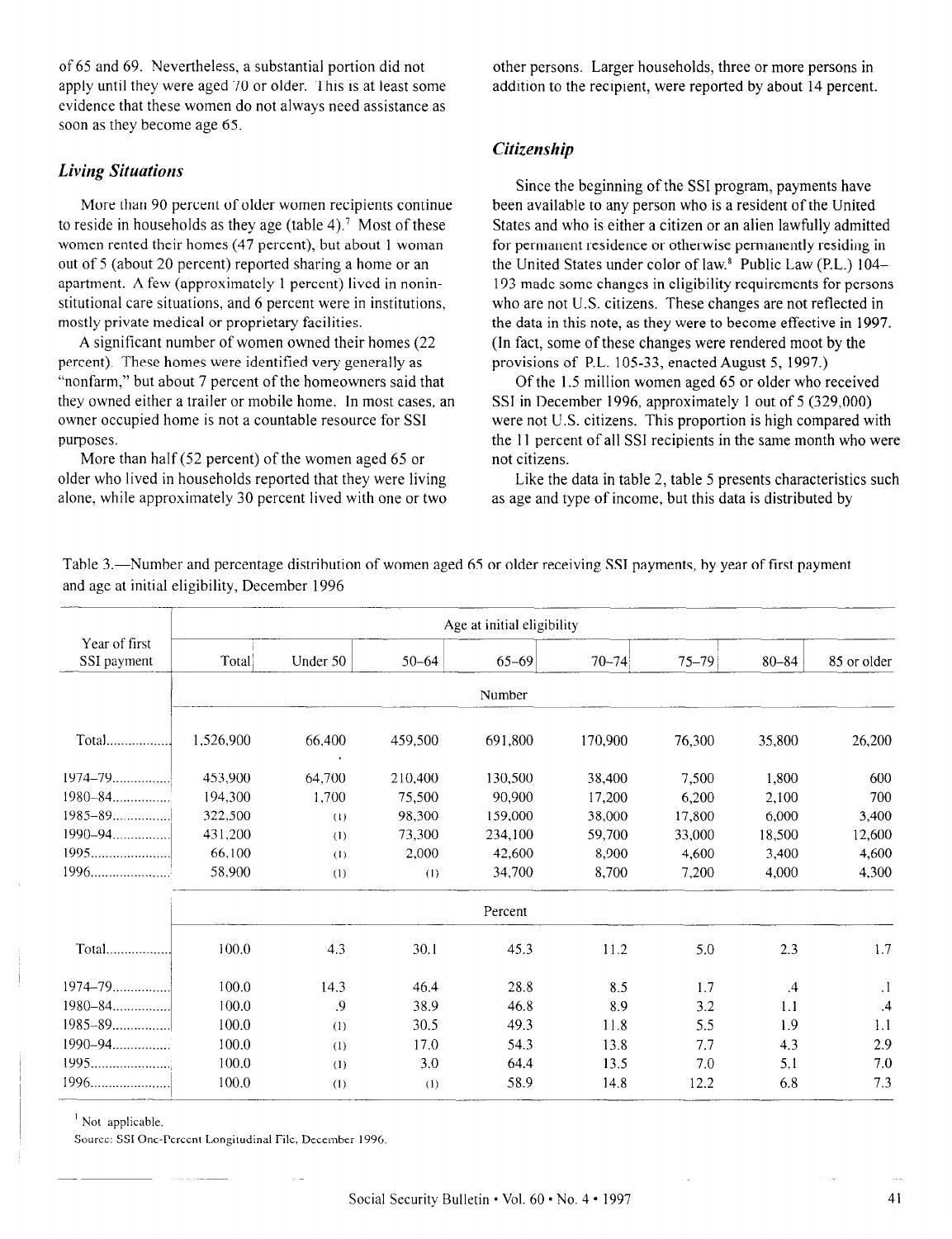citizenship. When data from both tables are compared, some similarities and differences become apparent:

- Although not *young*, the noncitizens are somewhat younger than the citizens; 56 percent of noncitizens were between ages 65-74 in 1996, compared with 47 percent of the citizens.
- The noncitizens were far less likely to be receiving Social Security benefits than were citizens, 20 percent compared with 75 percent, respectively. Among all SSI recipients aged 65 or older, the rate of concurrent receipt was 62 percent, while among all persons of that age, the rate was 91 percent.<sup>9</sup>
- For those noncitizens who did receive both Social Security and SSI, one-half, about the same proportion as among the citizens, were getting a benefit based at least partly on their own work. More of the noncitizens

Table 4.—Women aged 65 or older receiving SSI payments, by type of residence, October 1994-September 1995

were receiving a wife's benefit, and fewer were receiving benefits as widows.

- The average amount of the monthly Social Security benefit was \$359 for citizens, and \$3 13 for noncitizens. This may reflect many factors, including a lower amount of earnings, a shorter time in covered employment, and a higher proportion of wives' benefits. The benefits payable to wives are generally 50 percent of that payable to primary beneficiaries.
- When income other than Social Security is considered, noncitizens are far less likely than citizens to have any type of income, except in-kind income. This is not surprising, since with very little cash income, these

Table 5.-Number of women aged 65 or older receiving SSI payments, by selected characteristics, Social Security benefit, and citizenship, December 1996

| type of residence, October 1994-September 1995 | Table 4.— Women aged 65 or older receiving SSI payments, by |                 | Selected characteristics            | Total     | Citizen   | Noncitizen |
|------------------------------------------------|-------------------------------------------------------------|-----------------|-------------------------------------|-----------|-----------|------------|
| Type of residence                              | Number                                                      | Percent         | Total recipients                    | 1,544,000 | 1,214,700 | 329,300    |
| Total recipients $'$                           | 1,424,400                                                   | 100.0           | Age in 1996:                        |           |           |            |
| Household (total)                              | 1,302,100                                                   | 91.4            |                                     | 396,100   | 301,700   | 94,400     |
|                                                | 319,500                                                     | 22.4            |                                     | 384,500   | 291,300   | 93,200     |
| Nonfarm                                        | 287,400                                                     | 20.2            |                                     | 292,500   | 228,600   | 63,900     |
| Farm                                           | 4,600                                                       | $\cdot$ 3       |                                     | 228,100   | 183,100   | 45,000     |
| Trailer/mobile home                            | 21,500                                                      | 1.5             |                                     | 242,800   | 210,000   | 32,800     |
|                                                | 6,000                                                       | $\mathcal{A}$   | Number with Social                  |           |           |            |
|                                                | 671,300                                                     | 47.1            |                                     | 975,800   | 911,100   | 64,700     |
|                                                | 311,300                                                     | 21.9            |                                     |           |           |            |
| Size of household:                             |                                                             |                 | Type of Social Security<br>benefit: |           |           |            |
| Recipient lives alone                          | 676,800                                                     | 47.5            |                                     | 537,800   | 504,900   | 32,900     |
|                                                | 277,000                                                     | 19.4            |                                     | 120,100   | 102,400   | 17,700     |
| Two others                                     | 119,500                                                     | 8.4             |                                     | 10,300    | 10,300    | 0          |
| Three others                                   | 73,800                                                      | 5.2             |                                     | 306,900   | 292,800   | 14,100     |
| Four others                                    | 75,900                                                      | 5.3             |                                     | 700       | 700       | $\theta$   |
| Five or more others                            | 55,300                                                      | 3.9             |                                     |           |           |            |
| Unreported                                     | 23,800                                                      | 1.7             | <b>Average Social Security</b>      |           |           |            |
| Noninstitutional care                          |                                                             |                 | benefit amount                      | \$356     | \$359     | \$313      |
|                                                | 22,900                                                      | 1.6             | Type of other income:               |           |           |            |
| Institutional care                             |                                                             |                 |                                     |           |           |            |
|                                                | 86,500                                                      | 6.1             |                                     | 4,000     | 3,500     | 500        |
| Public medical                                 | 5,800                                                       | $\mathcal{A}$   | Veterans' payments                  | 57,700    | 57,000    | 700        |
| Private nonprofit                              | 6,800                                                       | $\overline{.5}$ |                                     | 33,100    | 28,100    | 5,000      |
| Private medical                                | 42,600                                                      | 3.0             |                                     | 68,600    | 57,300    | 11,300     |
| Proprietary                                    | 29,700                                                      | 2.1             | In-kind income                      | 146,300   | 71,300    | 75,000     |
|                                                | 1,600                                                       |                 |                                     | 19,300    | 14,400    | 4,900      |
| Unreported (total)                             |                                                             | $\cdot$ 1       |                                     |           |           |            |
|                                                | 12,900                                                      | .9              | Number with representative          |           |           |            |
|                                                |                                                             |                 |                                     | 98,300    | 87,700    | 10,600     |

The independ of the sample year was march 1995. Thus, the total fi of recipients in this table is smaller than that in other tables in this note.<br>Source: SSI Quality Assurance File and Supplemental Security Record (SSR).

Source: Some persons may be duary entirely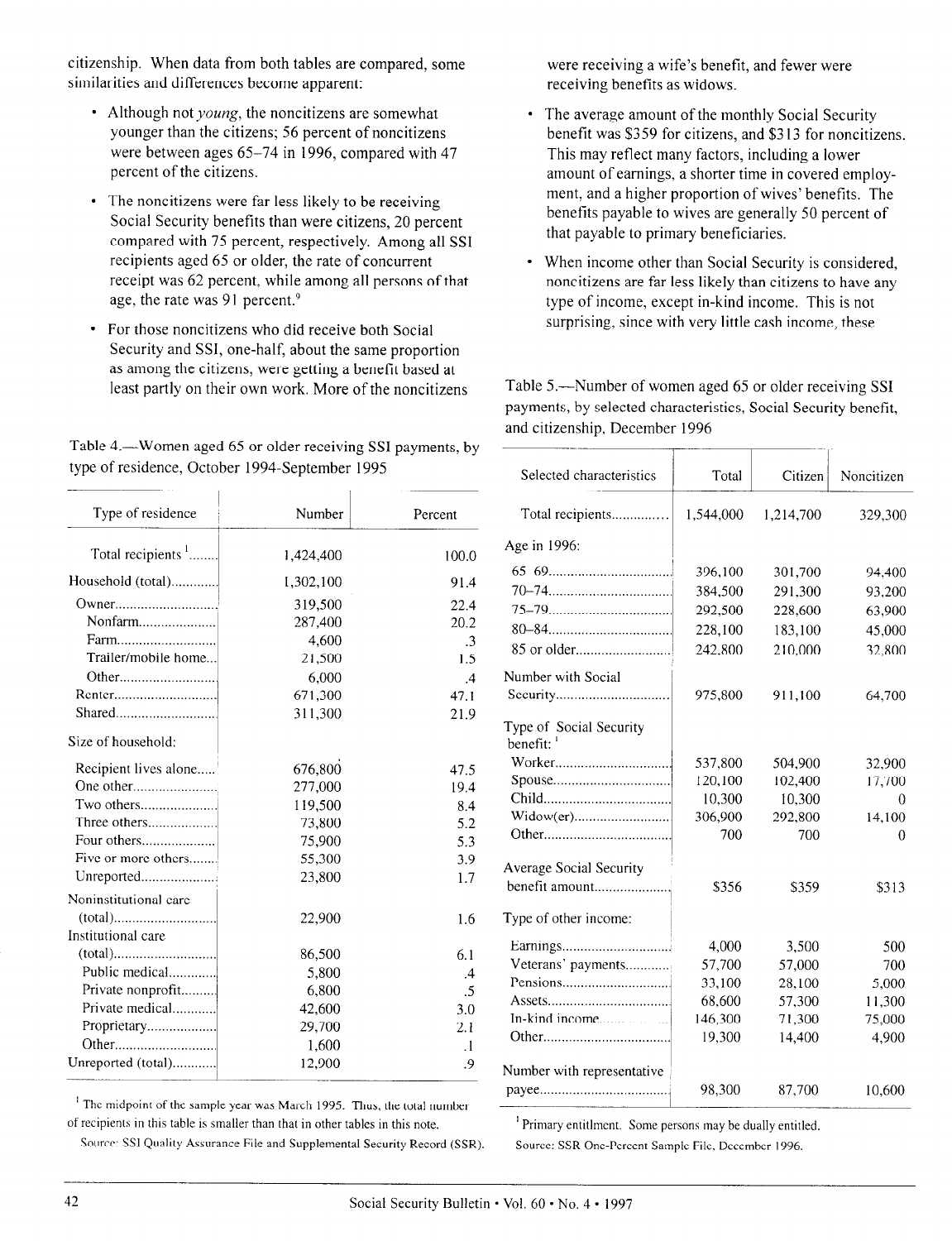elderly women are less likely to be able to pay for their own food, clothing and shelter, and may require some assistance from others. In such situations, SSI rules require that in-kind income be charged.

#### **Amount of Federal SSI Payments**

The average Federal SSI payment to women aged 65 or older in December 1996 was \$237. This was approximately one-half of the maximum amount payable, \$484. Table 6 shows average amounts, and distributions of the amount of Federal SSI payments to women with and without Social Security, and by U.S. citizenship. The data reinforce the close relationship between Social Security and SSI, and the importance of both programs in the income picture of elderly women. The average Federal SSI payment was \$137 for women with Social Security, and \$394 for those without it.

Three out of four SSI recipients who were women aged 65 or older were also receiving Social Security, and of these women, 40 percent had an SSI payment of less than \$100 per month. For this group, it is reasonable to assume that the amount of SSI is not as important as Medicaid eligibility, which usually accompanies SSI eligibility.

Only 1 percent of those women with Social Security were receiving \$400 or more in Federal SSI payments, indicating little or no countable income. This is in contrast to the distribution of payments for the almost 600,000 women who do not receive Social Security benefits along with their Federal SSI payments. Sixty percent of this group got the maximum amount of Federal SSI payable--\$484-in January 1997. This indicates no other countable income for these women.

The contrast between women with and without Social Security increases if we consider the 25 percent of those whose Federal SSI was between \$300-\$399. Many women in this group are those who have in-kind income because they are living in someone else's home, and are receiving support and maintenance there. The value placed on this type of income for SSI purposes in 1997 is \$166 monthly, so these women also have little or no cash income.

The distribution of Federal SSI payments by citizenship shows the same pattern. Women who are citizens have lower Federal SSI payments (\$201 on average, compared with \$365 among the noncitizens). More women who are citizens have SSI under \$100, 33 percent compared with 8 percent of noncitizens. Also, 16 percent of those who are citizens were receiving the maximum Federal SSI payment, compared with 43 percent of the noncitizens. The common thread appears to be the receipt of Social Security. As indicated earlier, citizens are far more likely to have Social Security benefits than are noncitizens.

## **Summary**

Older women who, even if they do receive Social Security benefits, are still eligible for Supplemental Security Income payments are certainly among the most vulnerable segments of our society. At the end of 1996, there were more than 1.5 million such women aged 65 or older who were receiving SSI payments. It is likely that these women have been poor for much of their lives, as they appear to become eligible for SSI before or close to their 65th birthday.

These women represent 23 percent of the SSI caseload, and 8 percent of all women aged 65 or older in the country; almost one-third are aged SO or older. In addition to the health limitations that accompany increasing age, about a third of

| Amount of Federal SSI <sup>1</sup> | With Social Security | Without Social Security | Citizen     | Noncitizen |
|------------------------------------|----------------------|-------------------------|-------------|------------|
| Average amount of Federal SSI      | \$137                | \$394                   | \$201       | \$365      |
|                                    | 975,800.0            | 568,200.0               | 1,214,700.0 | 329,300.0  |
|                                    | 100.0                | 100.0                   | 100.0       | 100.0      |
|                                    | 10.6                 | .3                      | 7.7         | 3.5        |
|                                    | 20.1                 | 9.2                     | 19.5        | 4.3        |
|                                    | 18.2                 | .4                      | 13.9        | 3.5        |
|                                    | 26.7                 |                         | 20.2        | 6.1        |
|                                    | 19.2                 | 3.3                     | 15.1        | 6.8        |
|                                    | 4.2                  | 24.8                    | 6.6         | 30.9       |
|                                    | 9.                   | 1.8                     | 1.0         | 2.0        |
|                                    |                      | 59.5                    | 16.0        | 42.9       |

Table 6.—Total number and percentage distribution of women aged 65 or older receiving Federal SSI payments, by amount of payment, Social Security benefit, and citizenship, December 1996 payment, Social Security benefit, and citizenship, December I996

Temperature to be paid suitantly federally

I CISORS Techning only Teaching administered orate sa <sup>2</sup> Persons receiving only federally administered State supplementation.